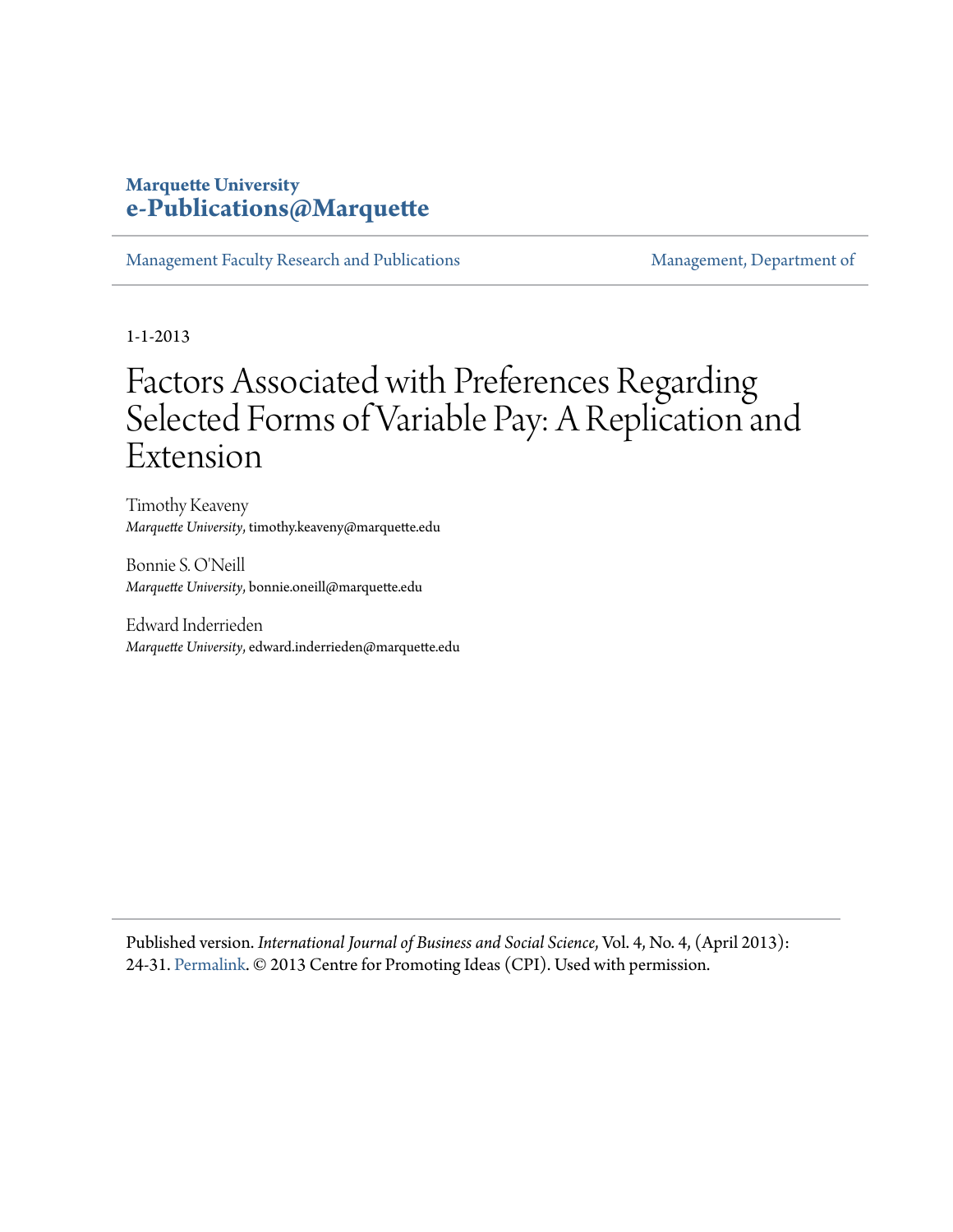# **Factors Associated with Preferences Regarding Selected Forms of Variable Pay: A Replication and Extension**

# **Timothy J. Keaveny**

Management Department Marquette University P. O. Box 1881 Milwaukee, WI 53201-1881, USA,

**Bonnie S. O'Neill** Management Department Marquette University P. O. Box 1881 Milwaukee, WI 53201-1881, USA,

> **Edward J. Inderrieden** Management Department

Marquette University P. O. Box 1881 Milwaukee, WI 53201-1881, USA,

# **Abstract**

*This study investigates the relationships among being paid via different variable pay systems, perceptions regarding selected work environment characteristics, and preferences regarding selected variable pay plans. The data highlight the importance of studying pay system preferences among those with significant work experience because measurement of such variables as experience with variable pay systems and perceptions of work environment characteristics is otherwise not possible. The findings suggest a link between perceptions of work autonomy, efficient management of firm resources and job support, pay satisfaction, experience with variable pay systems and preferences regarding selected variable pay systems.* 

**Keywords:** variable pay; profit sharing; performance bonus; commission-based pay; risk orientation; job support; work autonomy; pay satisfaction.

# *1. Introduction*

Variable pay plans continue to grow in popularity, increasing from 47% of American companies offering some type of variable pay plan in 1990 to 88% offering such plans in 2009 (Abosch & Malague, 2010). Research indicates that pay-for-performance perceptions are strongly related to measures of pay satisfaction (Heneman, Greenberger & Strasser, 1988). A review of empirical investigations of merit pay by Heneman (1992) revealed that managers were very consistent in ranking merit as the number one preferred criterion for pay adjustment decisions. However, employees may have different preferences for types of merit pay, based on individual and/or organizational characteristics. For example, college students expressed a preference for individual-based pay systems over team-based systems (Cable & Judge, 1994; Kuhn & Yockey, 2003) and preferred employers utilizing individually-oriented pay for performance reward systems (Bretz & Judge, 1994). LeBlanc and Mulvey (1998) reported on a survey of American workers that found workers preferred rewards based on individual performance rather than team, group or company performance. In this paper, we examine several characteristics that may influence individuals' preferences for different variable pay plans.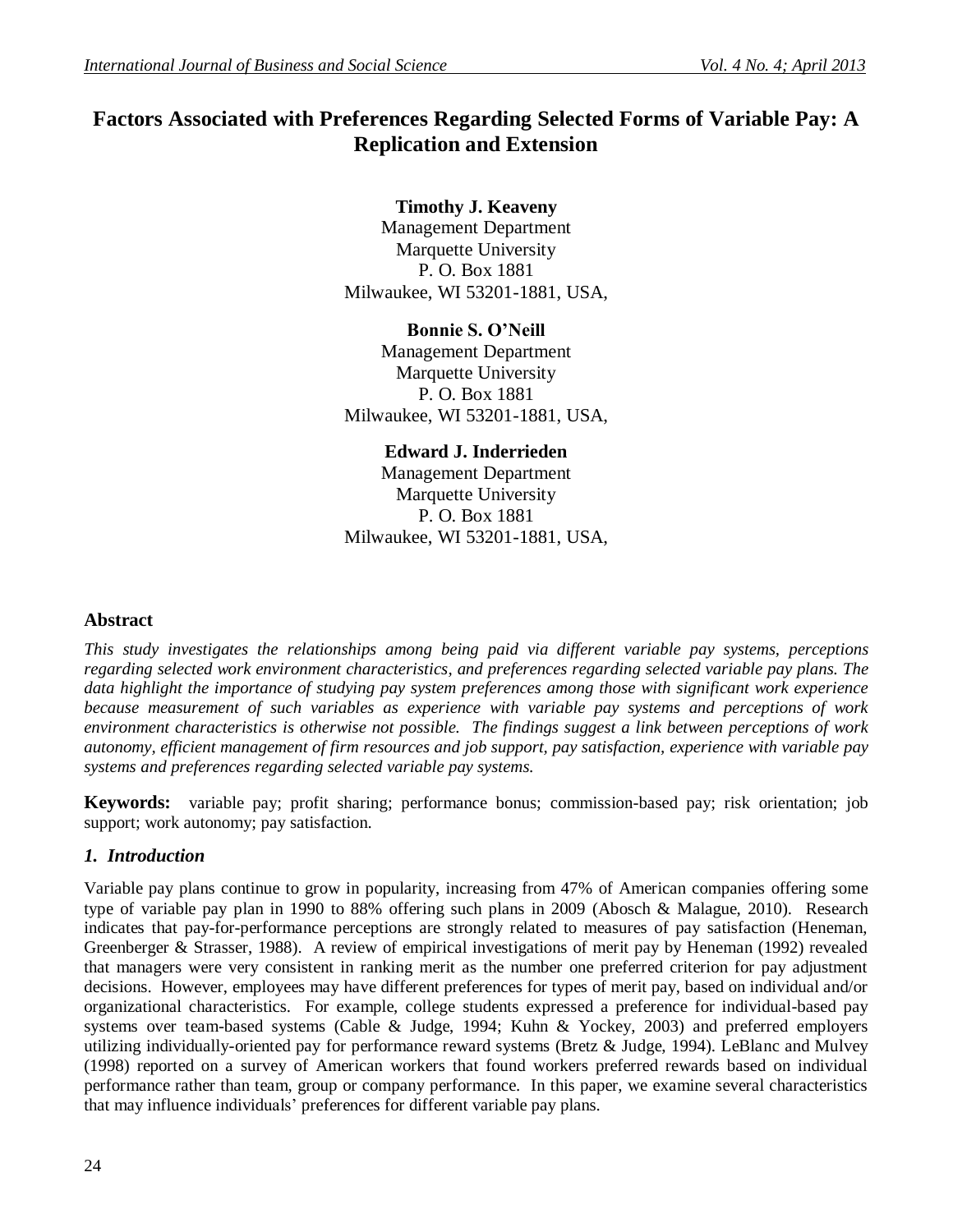## *2. Literature Review and Hypotheses*

#### **2.1 Literature review**

Compensation systems utilizing performance bonuses and profit sharing can be based on success sharing or risk sharing (Clark, 1996). In a success sharing contingent pay plan, employees are assured of receiving the agreed upon base pay (assumed to be at market level), with the possibility of additional pay depending on individual and/or organization performance. Risk sharing contingent pay systems place a portion of base pay at risk and, depending on employee and/or organization performance, provide employees with the possibility of replacing the base pay at risk, plus the possibility of earnings beyond the market level base pay.Empirical research suggests that pay-at-risk incentive plans have a negative impact on pay satisfaction, even among those whose earnings were greater under the pay-at-risk plan than any previous pay plan (Brown & Huber, 1992).

Individual characteristics may also impact pay system preferences. Research indicates risk-averse workers have a greater inclination to quit when employed by a firm with a variable pay component in the compensation plan (Gomez-Mejia & Balkin, 1989). Risk-averse job seekers displayed a preference for a fixed pay system of compensation (guaranteed annual salary) over a variable pay system where bonuses were linked to measures of organization success (Cable & Judge, 1994).

Empirical research also suggests that pay increases based on an assessment of individual performance are preferred over a system linking pay increases to group or organization performance (Bretz & Judge, 1994; Cable & Judge, 1994; Kuhn & Yockey, 2003; LeBlanc & Mulvey, 1998). Other research based on samples of hourly employees suggests that a system in which some hourly wages are at risk are least preferred (Brown & Huber, 1992; Schwab & Wallace, 1974). To investigate preferences between the various types of pay plans, we offer the following hypothesis:

Hypothesis 1: Individual performance bonuses are preferred to profit sharing plans (an organization wide group reward system), and profit sharing plans are preferred to commission-based pay plans (a system in which at least some of one's base salary is at risk).

In their survey of American workers, LeBlanc and Mulvey (1998) found that 80 percent of respondents paid under a contingent pay system reported they would prefer a different pay system. The authors suggested that traditional merit pay is probably the preferred "other system." Schwab and Wallace (1974) and Brown and Huber (1992) report research results that suggest hourly employees prefer the traditional wage system of compensation. Despite early theory linking motivation, performance and pay (Vroom, 1964), these findings suggest that employees paid under such systems experience pay dissatisfaction and prefer a pay system without a variable pay component.

Additionally, research pertaining to sorting suggests a different relationship. The sorting literature assumes that job applicants use compensation systems as one mechanism for assessing their overall fit with an organization and its culture (Dineen, Noe & Ash, 2002; Gerhart & Rynes, 2003; Lazear, 2000; Stevens & Ash, 2001). This line of research seeks to identify features of a compensation system that trigger turnover and which attract new employees who fit the compensation system (Dohman & Falk, 2011; Eriksson & Villeval, 2008; Gerhart & Rynes, 2003, Lazear, 2000). For example, an individual-based variable pay system may be very attractive to applicants who believe they are highly skilled, while candidates who perceive themselves as average or below average performers may seek to avoid such a pay system.Given that the literature reviewed above suggests different relationships between having some form of variable pay in one's current job and variable pay preferences with regard to future employment, we seek to investigate the following research question.

Research Question 1: Is being paid a bonus or commission in one's current job related to future preferences for variable pay systems (profit sharing, performance bonus and commission)?

In discussing Expectancy Theory and performance-based pay, Milkovich, Newman and Gerhart (2011) emphasize the importance of employees' assessments of their ability to perform their job and having performance goals linked to contingent pay. This led Milkovich et al. (2011) and others to assert that "line of sight" is critical in the design of contingent pay schemes—employees must believe they can attain performance targets that trigger incentives and bonuses (Gerhart & Rynes, 2003; Pazy & Ganzach, 2009).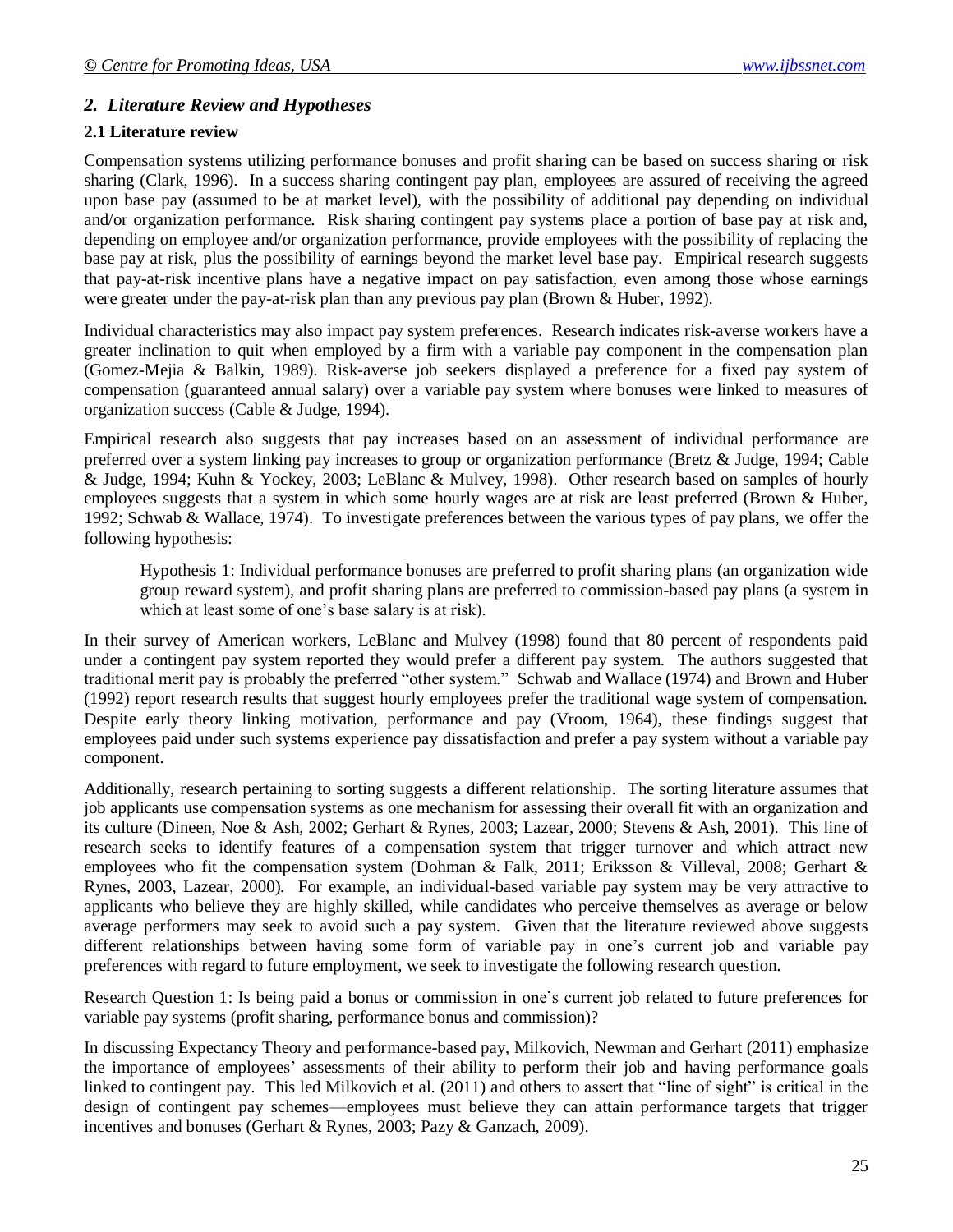Perceived support of supervisors has been shown to be an important predictor of performance when pay is tied to performance (Pazy & Ganzach, 2009). We suggest that perceptions of the support present in one's job environment (e.g., competent managers, well maintained equipment, coworker support and reasonable performance standards) have a positive impact on estimates of one's chances of attaining the performance goals which trigger variable pay rewards. Therefore, we expect to find employee perceptions regarding job support to be positively related to preferences regarding variable pay systems. This leads to the hypothesis below.

Hypothesis 2: Perceptions of job support are positively related to preferences regarding variable pay systems.

Along with the availability of resources needed to perform one's job, individuals also need to have the autonomy to use these resources, as they deem appropriate, to achieve performance goals (Hackman & Oldham, 1976). Workers experiencing greater control over their job (i.e., freedom to decide how to do their work) perceive that they are better able to impact their performance goals. As a result, we expect workers with greater perceived autonomy in the performance of their jobs to express a stronger desire for pay systems that tie compensation to performance.

Hypothesis 3: Perceived job autonomy is positively related to preferences for variable pay plans.

In addition to individual and organizational characteristics, an important predictor of preferences regarding variable pay systems is likely to be satisfaction with one's current pay. As noted earlier, Heneman et al. (1988) reported that one of the primary determinants of pay satisfaction is the extent to which individuals believe that the pay they receive is related to their own performance. Based on this finding, individuals who report dissatisfaction with their current pay may prefer a pay system that directly rewards their own performance. Alternatively, many organizations offer profit sharing plans as incentives. These plans typically provide rewards based on organization-wide performances that are distributed without regard to individual performance. Profit sharing plans enable organizations to shift some risk associated with profit variability to employees, especially in firms with high employment growth (Kruse, 1996). A recent study of over 150 firms, however, found higher turnover when group incentive plans were utilized (e.g., profit sharing plans) (Guthrie, 2000). This study suggested that free-riding caused high performing individuals to prefer rewards based on individual efforts. From this, we wondered whether pay satisfaction and the link between pay and individual performance extends to organizationwide reward systems. Therefore, we offer the following hypothesis and research question:

Hypothesis 4: Satisfaction with one's current pay is negatively related to preferences for individual-based variable pay plans (bonuses and commission-based pay).

Research Question 2: Is pay satisfaction negatively related to preferences for profit sharing plans?

## **2.2 Control variables to consider**

Research suggests that gender, age, and salary are related to the importance of pay as well as pay satisfaction (Lawler, 1971). Research also suggests that men place more importance on performance-based pay than women (Heneman, 1992; Koys et al., 1989). Consequently, age, gender and current salary are included as control variables in our analysis. As noted above, risk orientation is related to pay system preferences. Zenger (1994) and Zenger and Marshall (2000) report evidence that organization size may be negatively related to employee preferences regarding variable pay systems. These variables are entered as control variables in our analysis.

## *3. Research Methods*

#### **3.1 Sample**

The National Opinion Research Center (NORC) collected the data utilized in this study for the Graduate Management Admissions Council. The data collection involved a random sampling process of first year graduate students from institutions offering programs leading to an MBA or MBA-equivalent degree. Participating schools agreed to write a letter to students encouraging them to complete the survey. Completed surveys were mailed directly to NORC in a pre-addressed, stamped envelope.

A total of 2,054 responses were received from a random sample of 2,794 full-time and part-time students, resulting in a 73.5% response rate.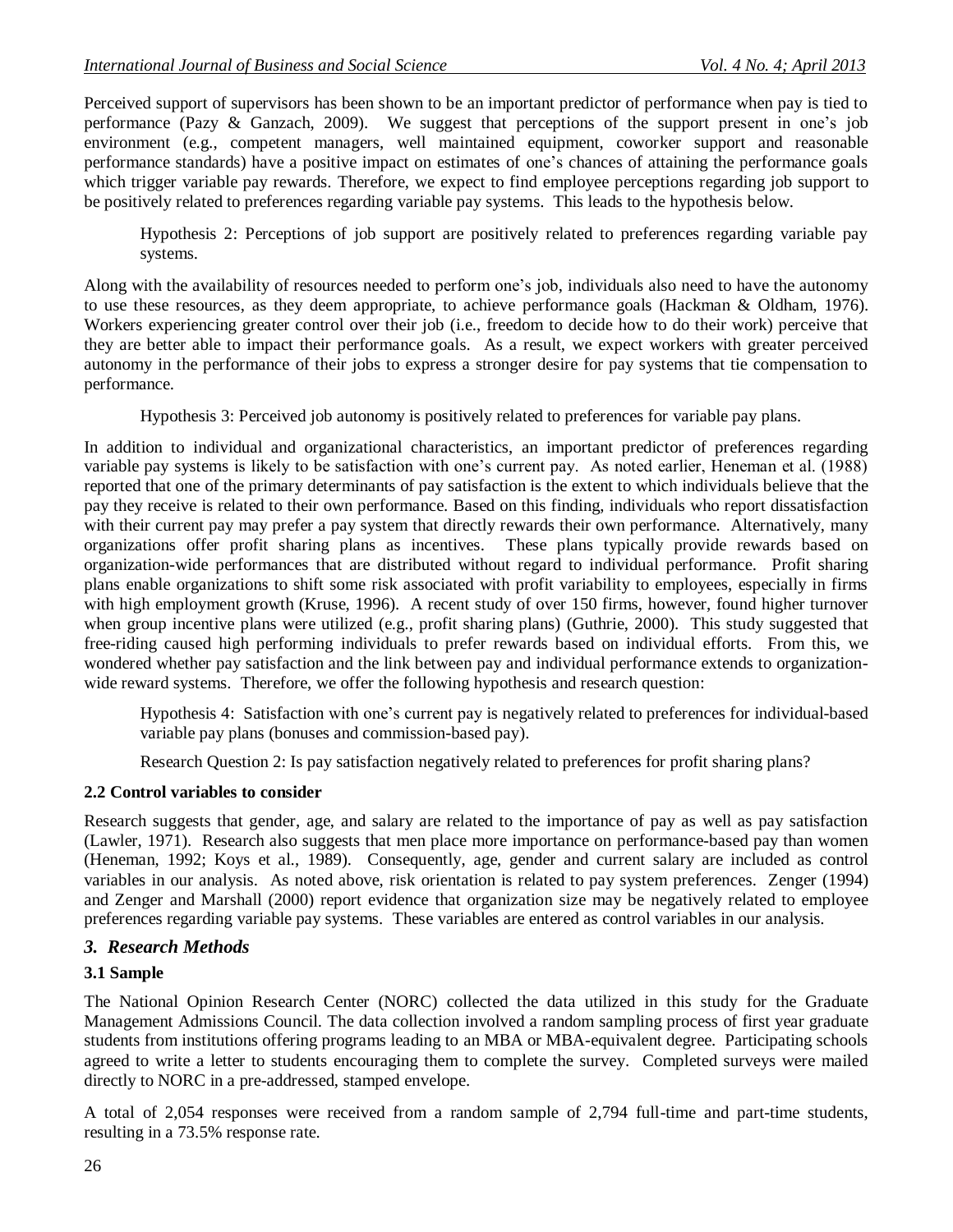Given the focus of our study, our analysis was limited to those respondents who were employed full-time and had more than 12 months of work experience since graduating from college. This, along with missing data, reduced the number of respondents for our analysis to 462. The modal respondent was a 28 year old male (62%) who worked in an organization employing between 2,000 and 5,000 workers, had worked for five years since college, changed jobs once since graduation and had worked with the current employer for 3.5 years.

#### **3.2 Measures**

Respondents provided information concerning the following: age, gender, total annual salary, company size and whether part of their annual compensation was based on a performance bonus or commission.The variable pay measures (bonus and commission) were coded as dummy variables (no = 0; yes = 1).

Measures of job support, autonomy and pay satisfaction were taken from the 1972-1973 Quality of Employment Survey (Quinn & Shepard, 1974). The alpha coefficient for the 11 item job support scale was .88. Example items are: The people I work with are helpful to me in getting my job done; I receive enough help and equipment to get my job done. The autonomy measure was comprised of four items with an alpha coefficient of .75. A sample item is: I am given a lot of freedom to decide how I do my own work. The procedure used in this study to measure work-related characteristics relied directly on the perceptions of the respondents, and is methodologically appropriate (Hackman & Lawler, 1971).

Pay satisfaction was assessed using the following statement: The pay is good.

Risk orientation was assessed with the following item: Suppose you owned a lottery ticket that had a 50% chance of paying nothing and a 50% chance of paying \$100. What is the lowest price you would sell the ticket for? WRITE IN NUMBER OF DOLLARS. **\$** Dollars.

The approach to measuring risk-attitude represented by the above item is the selling price lottery method (Pennings & Smidts, 2000; Slovic, 1972). Slovic (1972) reported high reliabilities for this method. Pennings and Smidts (2000) studied the predictive validity of the lottery approach and judged this method to be appropriate when predicting market behavior and choices.

Three dependent variables were measured in the current study. Respondents were asked to indicate how important each of the following would be in choosing a place of employment: profit-sharing plan, performance bonuses and commissions. These items were scored on a four-point scale ranging from "not too important" to "extremely important." Preferences regarding each of the pay plans were assessed with a single item measure. In addition, risk orientation and pay satisfaction were assessed with single-item measures. Regarding the validity of a single-item scale, Sweeney, McFarlin and Inderrieden (1990) found the same results when using a single item measure of pay satisfaction and a three-item measure developed by Andrews and Withey (1976). In addition, Nagy (2002) reported that single-item facet measures of job satisfaction were strongly correlated with the corresponding multi-item facets of the Job Descriptive Index (JDI).

#### *4. Results*

Paired t-tests show clear support for hypothesis 1. The mean preference ratings for performance bonuses, profit sharing and commission-based pay are: 3.16, 2.99 and 1.76, respectively. The paired t-test results revealed performance bonuses were preferred over profit sharing ( $t = 3.45$ ,  $df = 474$ , sig. < .001), and profit sharing was preferred over commission-based pay (t =  $21.50$ , df =  $474$ , sig. < .0001).

Multiple regression results pertaining to research question 1 suggest that being paid a bonus in one's current job is associated with more positive preferences regarding performance bonuses in the future. Similarly, being paid a commission is associated with more positive preferences regarding commission-based pay.

Perceived job support is associated with positive preferences regarding commission-based pay, but unrelated to preferences for performance bonuses. Perceived job support is negatively associated with preferences regarding profit sharing. Thus, hypothesis 2 is, at best, partially supported.

Partial support for hypothesis 3 is also observed. Those who report greater perceived autonomy in the performance of their work have more positive preferences with regard to performance bonus and profit sharing systems. However, perceived autonomy is not related to commission-based pay preferences.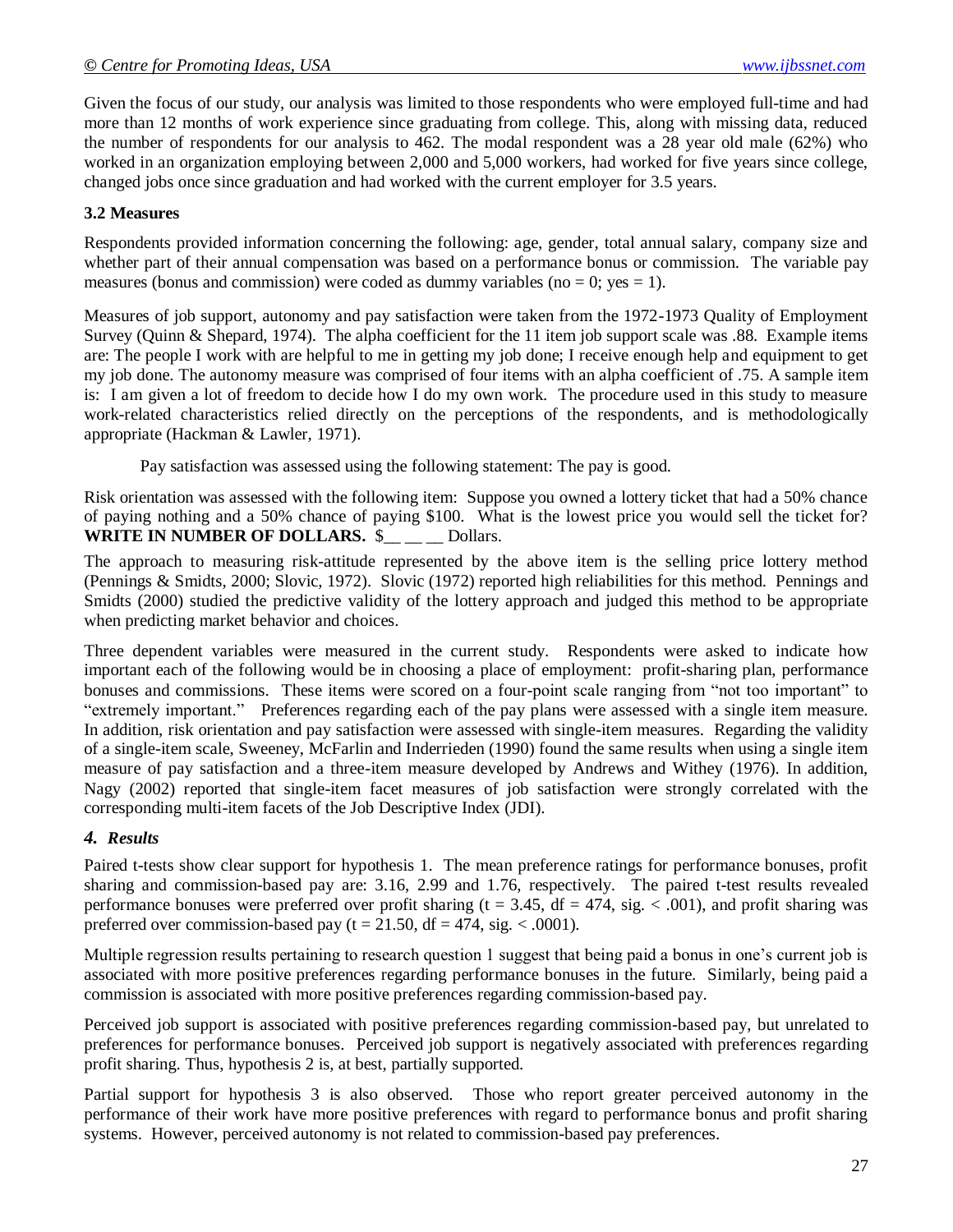Hypothesis 4, which predicted a negative relationship between pay satisfaction and preferences for performance bonuses and commissioned-based pay, is supported. Individuals who are dissatisfied with their current pay expressed a stronger preference for individual-oriented variable pay systems in future employment. Regarding Research Question 2, the relationship between pay satisfaction and profit sharing plans, although negative, is not significant.

## *5. Discussion and conclusion*

#### **5.1 Discussion of results**

The results of our study indicate that among the common variable pay systems investigated here, performance bonuses are clearly the preferred option for full-time workers with some job experience. This is consistent with previous research which reported that when presented with a choice between variable pay linked to individual performance or group performance, the former is the preferred option (Bretz & Judge, 1994; Cable & Judge, 1994; Kuhn & Yockey, 2003; LeBlanc & Mulvey, 1998). In the context of making future employment decisions, about 43 percent of our respondents report performance bonuses to be "extremely important," compared to 28 percent who describe profit sharing as "extremely important," and just 7 percent who rated commission-based pay as "extremely important." The results of this study are also consistent with findings reported by Brown and Huber (1992), as well as Schwab and Wallace (1974). Individual-oriented success sharing plans are more popular than group-oriented success sharing plans, and both are much more popular than individual-oriented risk sharing plans. In addition to supporting earlier findings, we extend earlier research by using a sample that consists primarily of exempt workers with an average of five years of work experience (following their bachelor studies).

The regression analyses (Table 1) find employee age and company size are both negatively related to the importance of performance bonuses, and risk seeking is positively related to the importance of performance bonuses. These findings are consistent with research reported by Zinger (1994) and Zinger and Marshall (2000). In addition, the relationship between risk orientation and performance bonus preferences reported by Gomez-Mejia and Balkin (1989), Cable and Judge (1994) as well as Dohmen and Falk (2011) is confirmed. These findings regarding risk orientation and performance bonus preferences contribute to existing theory by extending existing findings to college-educated members of the labor force with extensive work experience; earlier studies were based on samples of college students.

With respect to Research Question 1, having part of one's current annual compensation in the form of performance bonuses is positively related to performance bonus preferences, and having part of one's current annual compensation in the form of commissions is positively related to preferences regarding commission-based pay. Sorting provides a possible explanation for these findings. The sorting hypothesis suggests that variable pay schemes which link pay and performance attract more productive workers, and that less productive workers find such pay arrangements unattractive. Eriksson and Villeval (2008) as well as Dohmen and Falk (2011) find that among student subjects, high performers are attracted to variable pay systems and low performers are attracted to fixed pay systems. Lazear (2000) reported sorting effects when a fixed wage system was replaced by a piece rate with guarantee system among non-exempt workers at Safelite Glass Company. Relating the sorting hypothesis to the positive association we found between being paid with a given variable pay system and preferences regarding that variable pay system in future employment, high performers receiving high bonuses or commissions may be likely to stay in that job, while low performers receiving low or no bonuses/commissions are likely to leave.

The significant positive association between job support perceptions and commission preferences provides some support for Hypothesis 2. This is consistent with discussions by Milkovich et al. (2011) as well as Gerhart and Rynes (2003) regarding "line of sight" and individual contingent pay schemes. Employees who perceive they have the necessary information, resources and other support to reach performance goals have more positive perceptions of commission-based pay. However, the finding that job support is negatively related to profit sharing preferences is contrary to our hypothesis. Instead, the observed relationship suggests that positive views regarding profit sharing are associated with the perception that resources are limited and one has challenging performance goals. It appears that when employees believe management maintains tight control of resources and sets demanding performance goals, employees have more positive views regarding profit sharing plans. This is similar to Locke and Latham's (1990) theory that challenging goals help focus individual efforts towards achieving a target, creating a sort of "tunnel vision" that yields greater persistence over time.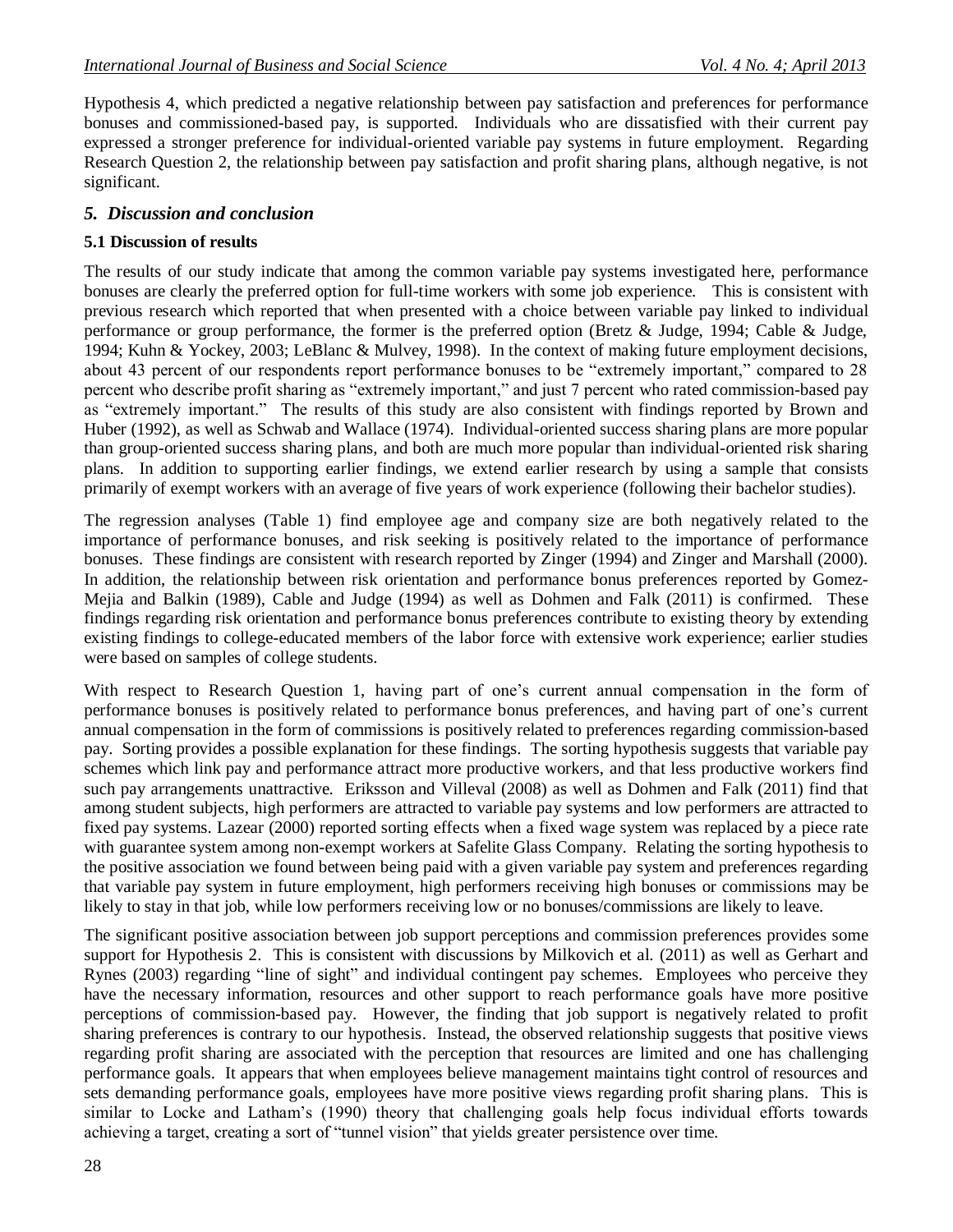Taken together, it may be that profit sharing, coupled with tight control of resources, causes employees to view exerting effort and persisting towards goals that yield profit sharing payouts (i.e., goals requiring more long-term effort and persistence) as more attainable. A related explanation is suggested by case studies of Microsoft (Bartlett, 2001) and Lincoln Electric (Fast & Berg, 1983). Both case studies describe a work environment in which resources are limited and closely monitored so there are no unnecessary expenses, and employees are "stretched" to attain performance goals. When employees believe that management maintains tight control of resources, including headcount, and sets demanding performance goals, employees may have more positive preferences regarding organization-wide incentive systems such as profit sharing plans.

The hypothesis addressing the association between work autonomy and variable pay preferences also receives some support. We find that individuals who perceive they have autonomy in the performance of their jobs prefer performance bonus systems (beta = .17) and profit sharing systems (beta = .19). The relationship between work autonomy and performance bonuses is consistent with research reported by Turban and Keon (1993), Montemayor (1995), and Ramamoorthy and Carroll (1998). They all reported that in situations characterized by high autonomy, reward systems keyed to individual performance and merit are preferred. Our findings confirm earlier findings from studies using student samples and extend existing theory to better understand preferences of experienced individuals who are employed on a full-time basis.

Our final hypothesis focused on the relationship between pay satisfaction and both individual and group contingent pay system preferences. The results suggest that satisfaction with one's current pay influences future preferences for particular variable pay systems. Individuals who report dissatisfaction with their current pay indicate a greater preference for pay systems that directly link pay and individual performance. Although not statistically significant, the relationship between pay satisfaction and preferences for profit sharing plans in future employment is also negative. The directionality of these results is consistent with Guthrie's (2000) study in which group incentive plans (i.e., profit-sharing) led to greater turnover, although it is unknown whether this is due to free-riding.

#### **5.2. General discussion and implications**

Our findings regarding performance bonus preferences are largely consistent with earlier research. The principal contribution of our study is that our sample consists of respondents with several years of full-time work experience following completion of their bachelor studies, while many of the earlier studies involved college students without full-time work experience. Insofar as our findings are consistent with such earlier studies, one can have greater confidence that the relationships reported by these earlier studies apply to employed members of the labor force. In addition, our findings highlight the importance of studying pay system preferences among those with significant work experience, because measurement of variables such as being paid in part through a particular variable pay system, job support, work autonomy and pay satisfaction is not possible with traditional college student samples. We believe that our investigation provides evidence that contributes to our understanding of employee preferences regarding the forms of variable pay systems studied here. First, we observe a positive relationship between having been paid with a given variable pay system (performance bonus or commission) and preferences with respect to that variable pay system. These findings may stem from sorting effects attributable to the presence of performance bonuses and commission-based pay in the compensation system of some organizations.

Second, a positive relationship between job support and perceptions regarding commission-based pay and a negative relationship between job support and perceptions regarding profit sharing plans are observed. The relationship between job support and commission-based pay suggests that ample resources are important when base pay is at risk. On the other hand, the negative relationship between job support and profit sharing preferences can be interpreted as evidence that lower level management and professional employees perceive a positive link between efficient use of company resources, challenging performance goals and profit sharing payouts. We also found a positive relationship between work autonomy and both profit sharing as well as performance bonus preferences. This suggests that among lower level management and professional employees, control over the performance of one's job is positively related to preferences regarding both organization-wide variable pay plans (profit sharing) and individual performance bonus systems.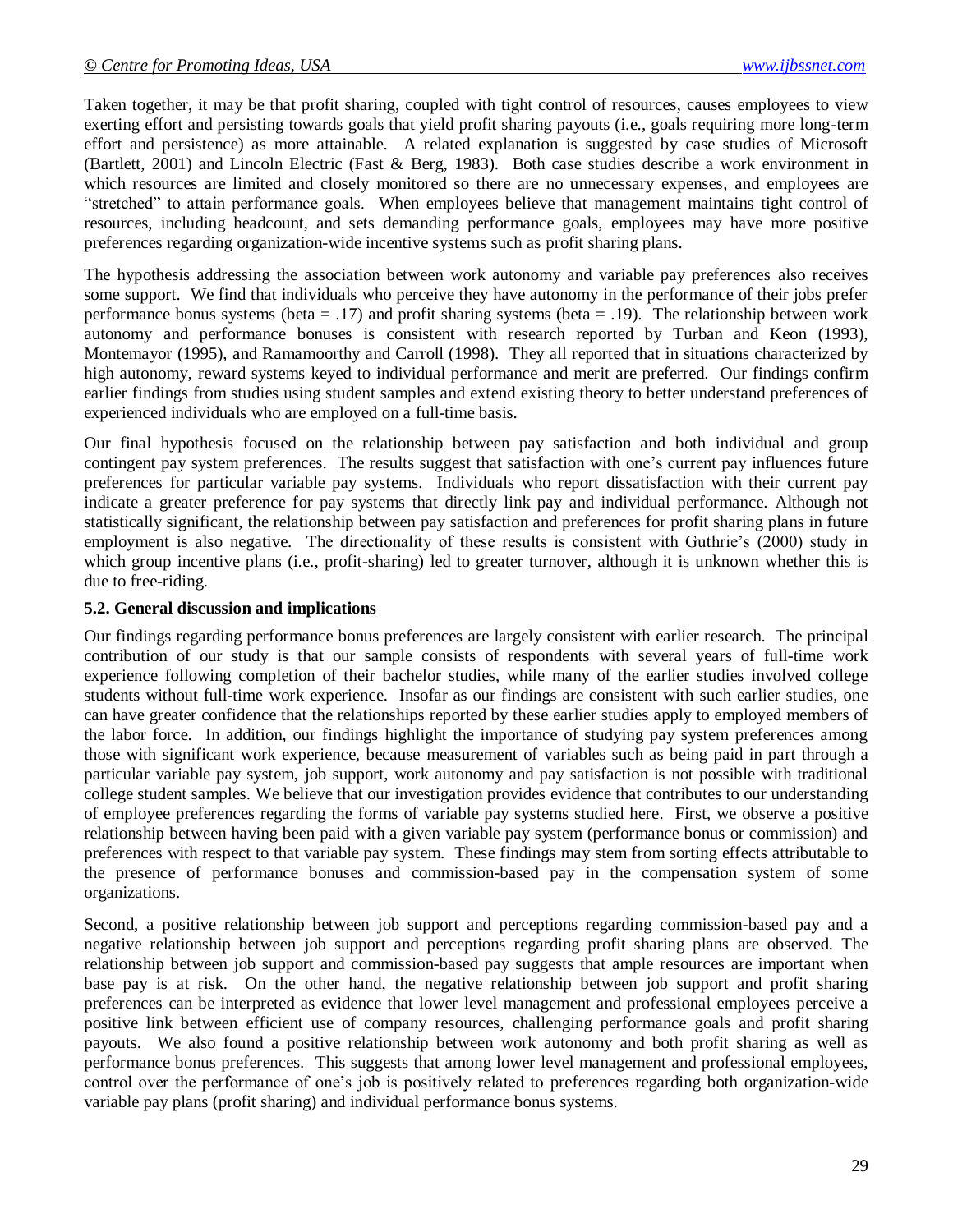#### **5.3 Study limitations**

This investigation has limitations and shortcomings. The use of single-item measures of preferences regarding forms of variable pay is a limitation. In addition, all data are self-report responses collected concurrently, which raise issues of common method variance. However, we believe that the nature of the sample and the variables studied offer advantages that offset data collection issues. Because our sample consists of individuals with several years of work experience, they can more realistically report whether their current compensation includes a performance bonus or commission component. They can also report perceptions regarding job support, work autonomy and job satisfaction. In addition, our study surveyed a nation-wide sample of managers or those who aspire to be managers. As a consequence, there was a high degree of realism when they were asked to report the importance of selected variable pay systems in making labor market choices.

#### **5.4 Conclusion**

In closing, our findings indicate the importance of considering satisfaction with current pay when investigating preferences regarding variable pay systems in future employment decisions, especially since pay satisfaction is negatively associated with both performances bonus and commission preferences—two common incentive plans. Taken together, we believe these findings provide new evidence regarding experience with particular pay systems, perceptions of one's employment conditions and the influence of such perceptions of rewards systems in current and future employment situations.

## *References*

- Abosch, K. & Malague, M. (2010). Getting it right—paying for performance through variable pay. World at work Conference, May 16-19, 2010, Dallas TX. Hewitt Associates.
- Andrews, F. M. & Withey, S. B. (1976). *Social Indicators of Well-Being: Americans' Perception of Life Quality.* New York: Plenum Press.
- Bartlett, C. A. (2001). *Microsoft: Competing on Talent*. Harvard Business School Case, Harvard Business School. Boston, MA.
- Bretz, R. D. & Judge, T. A. (1994). The role of human resource systems in job applicant decision processes. *Journal of Management, 20,* 531-551.
- Brown, K. A. & Huber, V. L. (1992). Lowering floors and raising ceilings: A longitudinal assessment of the effect of an earnings-at-risk plan on pay satisfaction. *Personnel Psychology, 45*, 279-301.
- Cable, D. M. & Judge, T. A. (1994). Pay preferences and job search decisions: A person-organization fit perspective. *Personnel Psychology, 47,* 317-348.
- Clark, A. W. (1996). Aligning compensation with business strategy. *Employee Relations Today*, *22*, 63-71.
- Dineen, B. R., Noe, R. A. & Ash, S. R. (2002). A web of applicant attraction: Person-organization fit in the context of web-based recruitment. *Journal of Applied Psychology, 87*, 723-734.
- Dohmen, T. & Falk, A. (2011). Performance pay and multidimensional sorting: Productivity, preferences, and gender. *American Economic Review*, *101*, 556-590.
- Eriksson, T., & Villeval, M. C. (2008). Performance-pay, sorting and social motivation. *Journal of Economic Behavior and Organization*, *68*, 412-421.
- Fast, N. & Berg, N. (1983). *The Lincoln Electric Company*. Harvard Business School Case, Harvard Business School. Boston, MA.
- Gerhart, B. A., & Rynes, S. L. (2003). *Compensation: Theory, Evidence, and Strategic Implications*. Thousand Oaks, CA: Sage.
- Gomez-Mejia, L. R. & Balkin, D. B. (1989). Effectiveness of individual and aggregate compensation strategies. *Industrial Relations, 28,* 431-445.
- Guthrie, J. P. (2000). Alternative pay practices and employee turnover: An organization economics perspective. *Group and Organization Management, 25*, 419-439.
- Hackman, J. R. & Lawler, E. E. (1971). Employee reactions to job characteristics. *Journal of Applied Psychology, 55*, 259-286.
- Hackman, J. R. & Oldham, G. R. (1976). Motivation through the design of work: Test of a theory. *Organizational Behavior and Human Performance*, *16*, 250-279
- Heneman, R. L. (1992). *Merit Pay: Linking Pay Increases to Performance Ratings*. Reading, MA.: Addison Wesley.
- Heneman, R. L., Greenberger, D. B. & Strasser, S. (1988). The relationship between pay-for-performance perceptions and pay satisfaction. *Personnel Psychology, 42*, 745-759.
- Koys, D. J., Keaveny, T. J. & Allen, R. E. (1989). Employment demographics and attitudes that predict preferences for alternative pay increase policies. *Journal of Business and Psychology, 4*, 27-47.
- Kruse, D.L. (1996). Why do firms adopt profit-sharing and employee ownership plans? British Journal of Industrial Relations., *34(4),* 515-538.